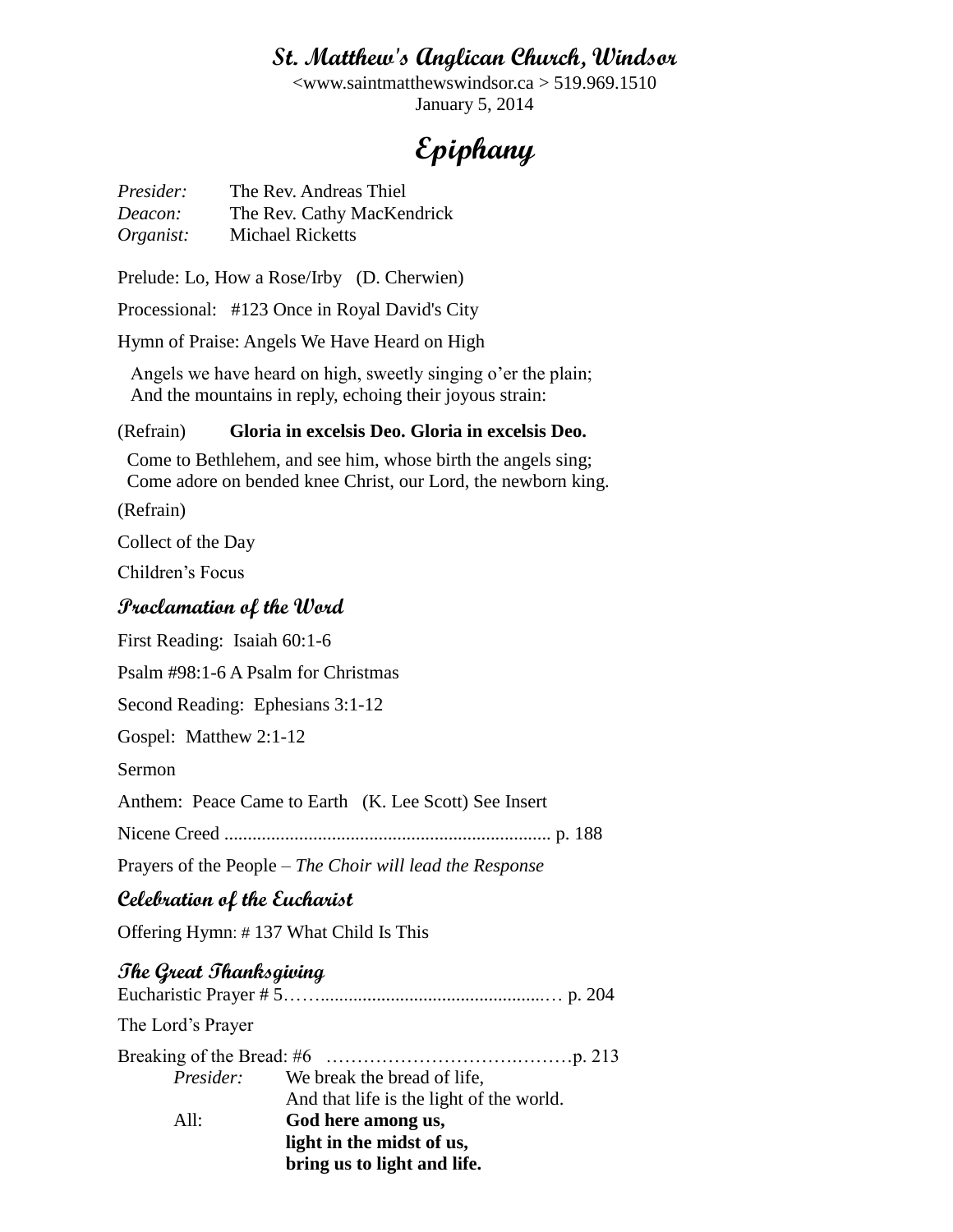Communion Procession: Gather #157 Lord, Today

Prayer after Communion ……………..…………………….p.214

Recessional Hymn: #154 Joy to the World

Postlude: Greensleeves (S. Mitchell-Wallace))

**\* \* \* \* \***

**Welcome visitors** – we are blessed you are with us. If you desire, there are "Visitor's envelopes" on the table in the narthex (foyer) for your use.

#### **Scheduled Ministers for Today's Liturgy:**

Cantors: Margaret Kissau, Danielle Richer, Richard Postovit, Jane Patterson Clarinet: Gordon Drake Trumpet: Beth Felet Lectors: Margaret Kissau, Jeff Wilkinson Servers: Erin Henderson, Erica Rossi, Kaitlin Henderson, Rosalind Canty Sidespersons: Michael Chantler, Josh Canty, Marie and Ron Darrach Intercessor: Shirley Cantle Collection Supervisor: Andy Hahn Hospitality: Sue Bernard, Helen Cahill, Jen McAlpine

**Scripture readings for Sunday, January 12th 2014:** Isaiah 42:1-9; Ps. 29; Acts 10:34-43; Matthew 3:13-17.

**Upcoming Sunday's scripture readings** – Please consider coming to St. Matthew's on Wednesday at 10:00 am, for a weekly opportunity to engage in conversation about the upcoming Sunday's scripture readings. **NOTE: sessions will resume on Wednesday, January 8, 2014.**

**From the Rector** – Thank you so much for your generous gifts at Christmas! It was wonderful for us to experience our first St. Matthew's Christmas, and your presence in our lives is a treasured gift indeed. A blessed Happy New Year to all.

**Contacting Rev'd Andreas -** if you have a concern of any kind that you would like to discuss with Andreas please call him at 226-345-5085 to arrange a time to get together for a conversation.

**People who are ill and/or in hospital:** If you know of someone who is in hospital, could you please let either Rev. Andreas or Rev. Cathy (519 966 5729) know so that they might have a pastoral visit from the clergy.

**Vestry Reports and Meeting**: The deadline for Vestry reports is Jan. 19, 2014. Please submit a hard copy in the clergy mailbox by the Rector's Office or e-mail at [andreas.thiel@yahoo.ca](mailto:andreas.thiel@yahoo.ca). The Vestry Meeting is **Feb. 2, 2014** after the 10:00 service. All are welcome to participate**.**

**Marlborough School Breakfast Program:** Irene Paraschak, Vicky Paraschak, Patti Paraschak, Cathy MacKendrick. Making muffins – Danielle Richer.

**Outreach Ministries of St. Matthew's -** Remember your gifts to Hiatus House, the Downtown Mission, the Marlborough Breakfast Program, and the ministry of the chaplain of the Windsor Jail.